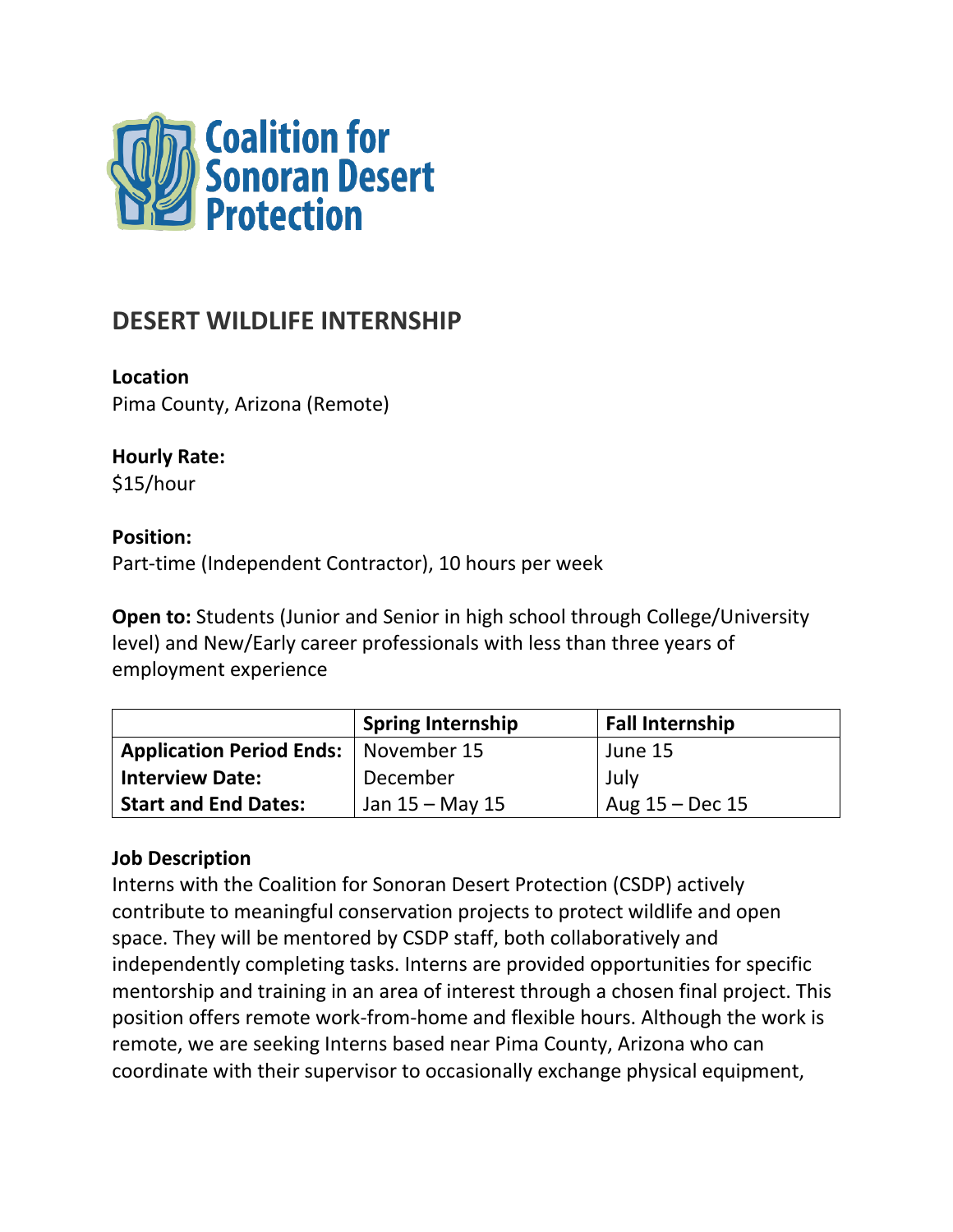and to have opportunities to participate in optional outdoor field work, volunteer engagement, and advocacy work.

#### **Requirements**

● Proof of full vaccination (including boosters) for Covid-19 is required for this position.

# **Preferred skills**

- Interest in wildlife and habitat conservation
- Strong work ethic
- Detail oriented
- Ability to work independently
- Open to learning new skills
- Commitment to community building and fostering equity
- Curiosity and willingness to ask questions
- Familiarity using Microsoft Excel, Microsoft Access, or other database experience a plus
- Sonoran Desert wildlife species identification (training provided)
- Experience with wildlife camera monitoring and research (not required)

# **Duties and Responsibilities**

*Desert Wildlife Interns* assist the Conservation Science Director with maintaining CSDP's wildlife camera photo database to help translate community science into tangible conservation in our Wildlife Program. Interns will gain knowledge in wildlife camera research, photo database management, image analysis software, and wildlife species identification through image analysis. They will also gain experience in data entry and basic analysis for wildlife research projects. Interns will work on a variety of habitat connectivity research projects focusing on wildlife movement and wildlife-highway interactions in Pima County, with field work as an optional component.

**Wildlife Interns will complete one final project that meets a desired mentorship or skill training goal, to be chosen at the beginning of their internship.** Examples of final projects include (but are not limited to): producing a written or video blog post, writing a scientific white paper, creating a GIS map or Story Map, presenting a webinar or outreach talk, completing a related class assignment using CSDP wildlife data, conducting field work, or other project that teaches a skill set